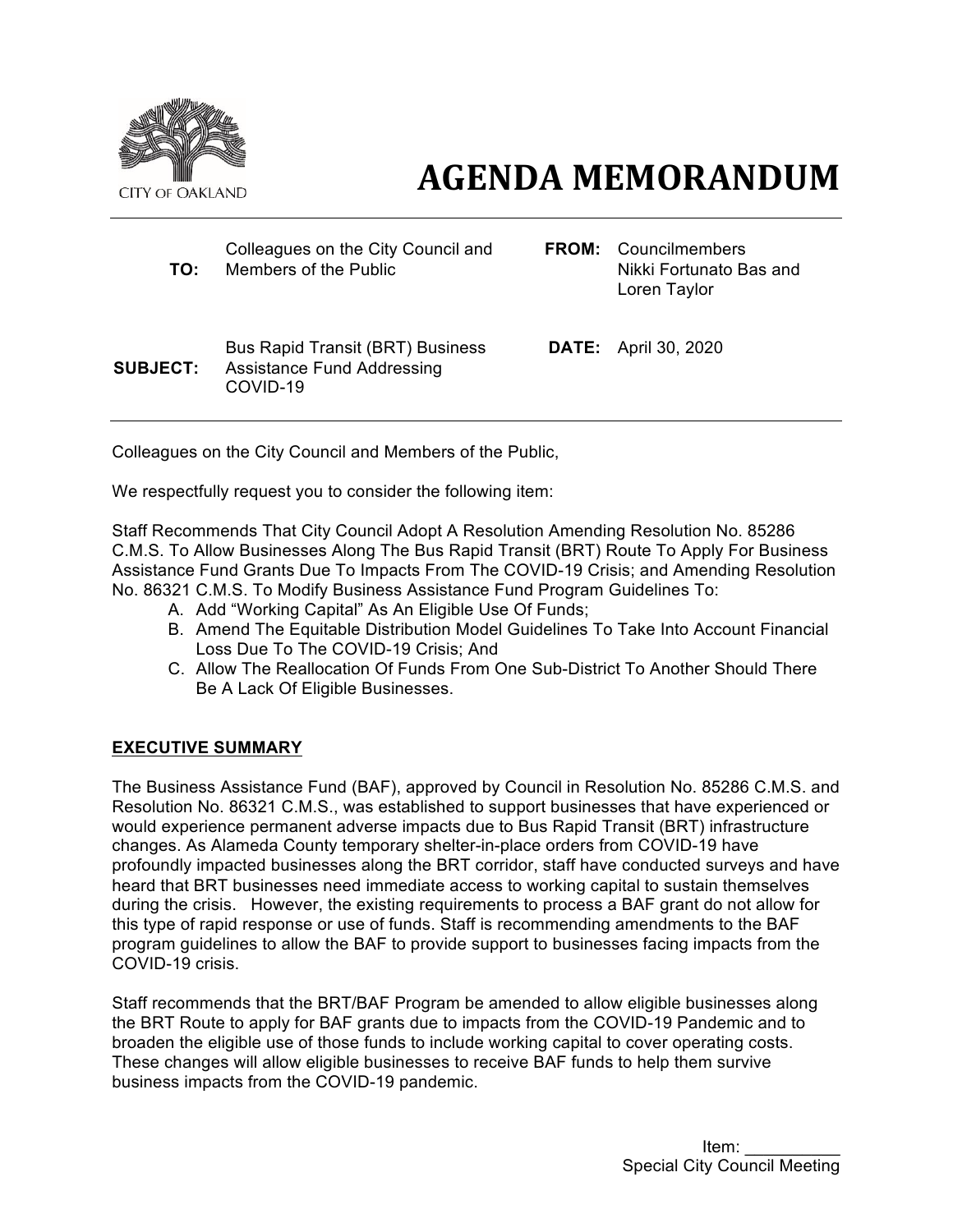## **BACKGROUND / LEGISLATIVE HISTORY**

#### *Business Assistance Fund Program Guidelines*

In 2013, AC Transit and the City entered into a Master Cooperation Agreement, which included \$22,700,000 for implementing the Conditions of Approval (CoA) for Business and Parking Impact Mitigation activities and roadway, bicycle and pedestrian improvements. Resolution No. 84570 C.M.S. urged AC Transit to set aside sufficient dollars to implement a comprehensive BRT - Business Impact Mitigation Fund, which resulted in a \$2,000,000 grant to the City from AC Transit as part of a Business Sustainability Program (BSP). In November 2014, the City Council unanimously adopted Resolution No. 85284 C.M.S. to accept and appropriate AC Transit's contribution for the development and implementation of the City's BRT BSP.

AC Transit, City staff and consultants worked together to revise BRT design features to mitigate impacts to businesses and residents, with extensive input from business owners, community members, and community advocates. Despite these efforts, the Oakland City Council concluded that the Final Environmental Impact Study/Report (FEIS/R) and Conditions of Approval (CoA) were not sufficient to protect some businesses from adverse permanent impacts from BRT infrastructure changes. To address these concerns the City Council created the \$2,000,000 Business Assistance and Sustainability Fund (BAS-f), which is currently known as the Business Assistance Fund (see next paragraph). Resolution No. 85085 C.M.S. appropriated \$1,000,000 of General Purpose Funds for the BAS-f and Resolution No. 85286 C.M.S. appropriated an additional \$1,000,000 of Community Development Block Grant (CDBG) funds for the BAS-f. Resolution No. 85286 explicitly directed that these funds not be dispensed until guidelines are in place. A *Further Resolved* in Resolution No. 85286 C.M.S. states that the BAS-f is for "businesses that have experienced adverse permanent impact from BRT infrastructure changes."

On July 19, 2016, the City Council approved the Eligibility Criteria and Disbursement Guidelines ("Eligibility Criteria") for what is now referred to as the Business Assistance Fund (BAF) by way of Resolution No. 86321 C.M.S. Please refer to *Attachment A* for the approved criteria and guidelines. On February 21, 2017, the City Council approved an amendment to Resolution No. 85286 C.M.S. to provide that the BAF is for businesses that will experience and have experienced adverse permanent impact from BRT infrastructure changes.

#### *Response to COVID-19*

On April 6, 2020, the Department of Housing and Urban Development (HUD) issued a "Quick Guide to CDBG Eligible Activities to Support Coronavirus and Other Infectious Disease Response," which listed several eligible uses for CDBG funds to prevent and respond to the spread of infectious diseases such as the coronavirus. Among these eligible activities was "Avoid job loss caused by business closures related to social distancing by providing short-term working capital assistance to small businesses to enable retention of jobs held by low- and moderate-income persons." HUD later clarified that working capital assistance is limited to first 30 days and based on projected start-up costs (i.e., utility startup costs, insurance, rent, taxes due, etc.).

In addition, since the start of the COVID-19 pandemic, City staff has outreached to over 1,000 businesses in Oakland who are looking for financial resources to assist them during the COVID-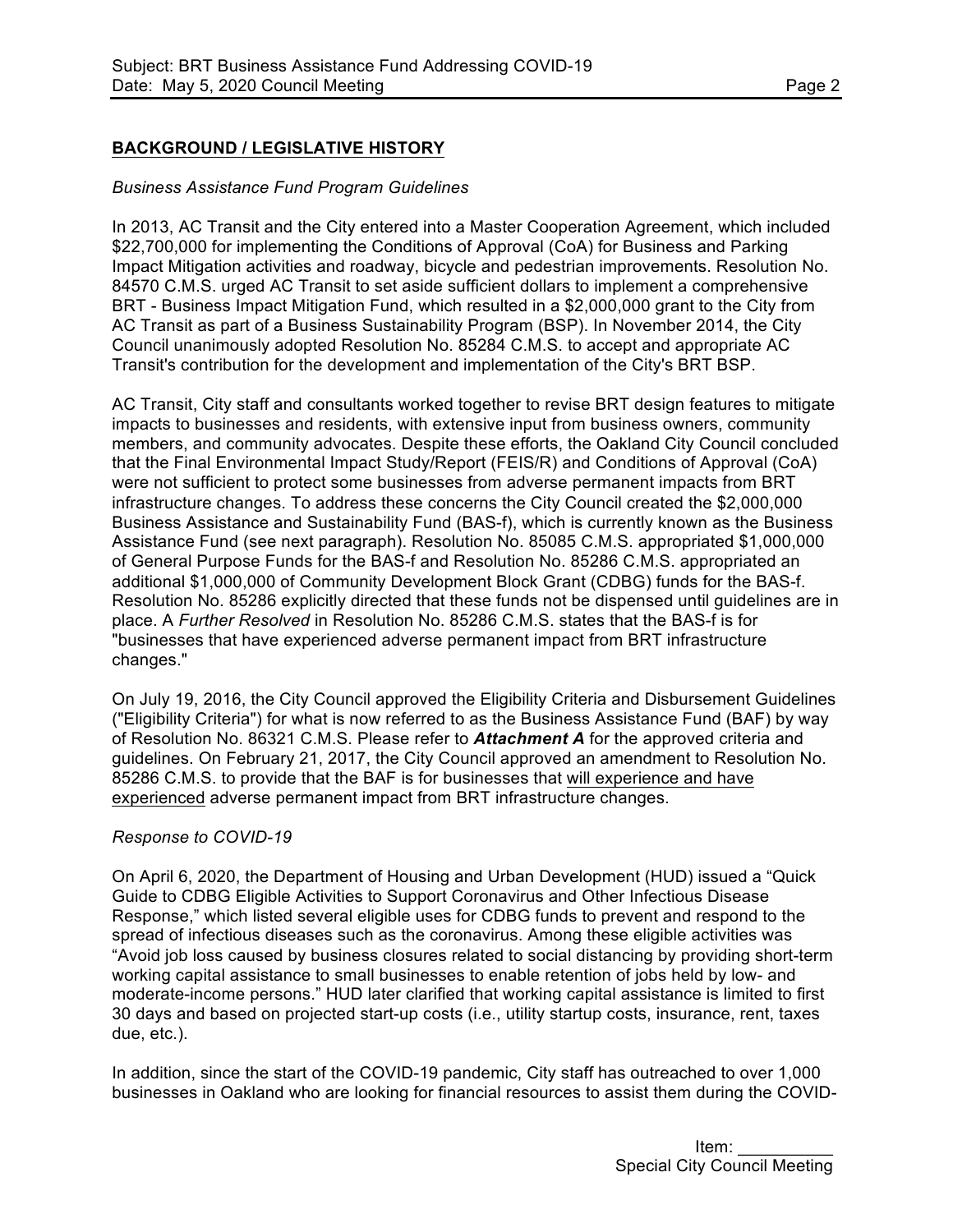19 pandemic. Businesses overwhelmingly reported that their most urgent need is for grant funds and working capital. This prompted early outreach to BRT applicants to gauge business needs and evaluate available business support resources, including analyzing the BRT/BAF Program.

## **ANALYSIS AND POLICY ALTERNATIVES**

The BAF has \$773,000 in funds that have been dispensed or committed through existing written commitments in the form of grant agreements, leaving approximately \$1,227,000 remaining. As of April 9, 2020, 65 active applications have been submitted in various stages of completeness that have not been committed funds through a grant agreement, with 15 of those applications having received conditional letters of approval.

The table below shows the current status of grant funding by zone.

| Business Zone 1 (52nd to 1st Avenue - International & E. 12th) |             |
|----------------------------------------------------------------|-------------|
| <b>Authorized Funds</b>                                        | \$1,000,000 |
| <b>Committed Funds</b>                                         | (\$719,882) |
| <b>Executed Agreements</b>                                     | (\$513,100) |
| <b>Pending Executed Agreement</b>                              | (\$206,782) |
| <b>Remaining Funds</b>                                         | \$280,118   |

*Business Zone 2 (53rd Avenue to the San Leandro Border & Uptown from Madison to Broadway)*

| DIUduway,                         |             |
|-----------------------------------|-------------|
| <b>Authorized Funds</b>           | \$1,000,000 |
| <b>Committed Funds</b>            | (\$652,330) |
| <b>Executed Agreements</b>        | (\$260,000) |
| <b>Pending Executed Agreement</b> | (\$392,330) |
| <b>Remaining Funds</b>            | \$347,670   |

Under the current program guidelines, the BAF grant is limited in the level of support it can provide for businesses today struggling with operating costs from COVID-19 impacts. Given that HUD has authorized the use of CDBG funds for working capital assistance (i.e., operating costs), staff proposes adding a corresponding eligible use of funds for the BAF Program to allow for working capital assistance to assist eligible businesses experiencing COVID-19 impacts and simplify the administrative paperwork to receive a grant.

The current BAF grant process, focused on equipment and façade improvements, requires applicants to develop feasible impact mitigation plans, scope out projects that often include construction work, and obtain bids from contractors. The resources available for BAF applicants to develop feasible impact mitigation plans are limited, and many active BAF applicants lack such impact mitigation plans. The end result is that businesses with active BAF applications have been unable to complete their funding agreements and receive funding. Looking for ways to support our BRT/BAF business, staff polled active BAF applicants as to whether a simplified operating cost grant of \$5,000 to \$10,000 would help to retain jobs and their business during the COVID-19 crisis. 27 of the 32 businesses polled (84%) said such a grant would help. Listed below is a chart of survey responses: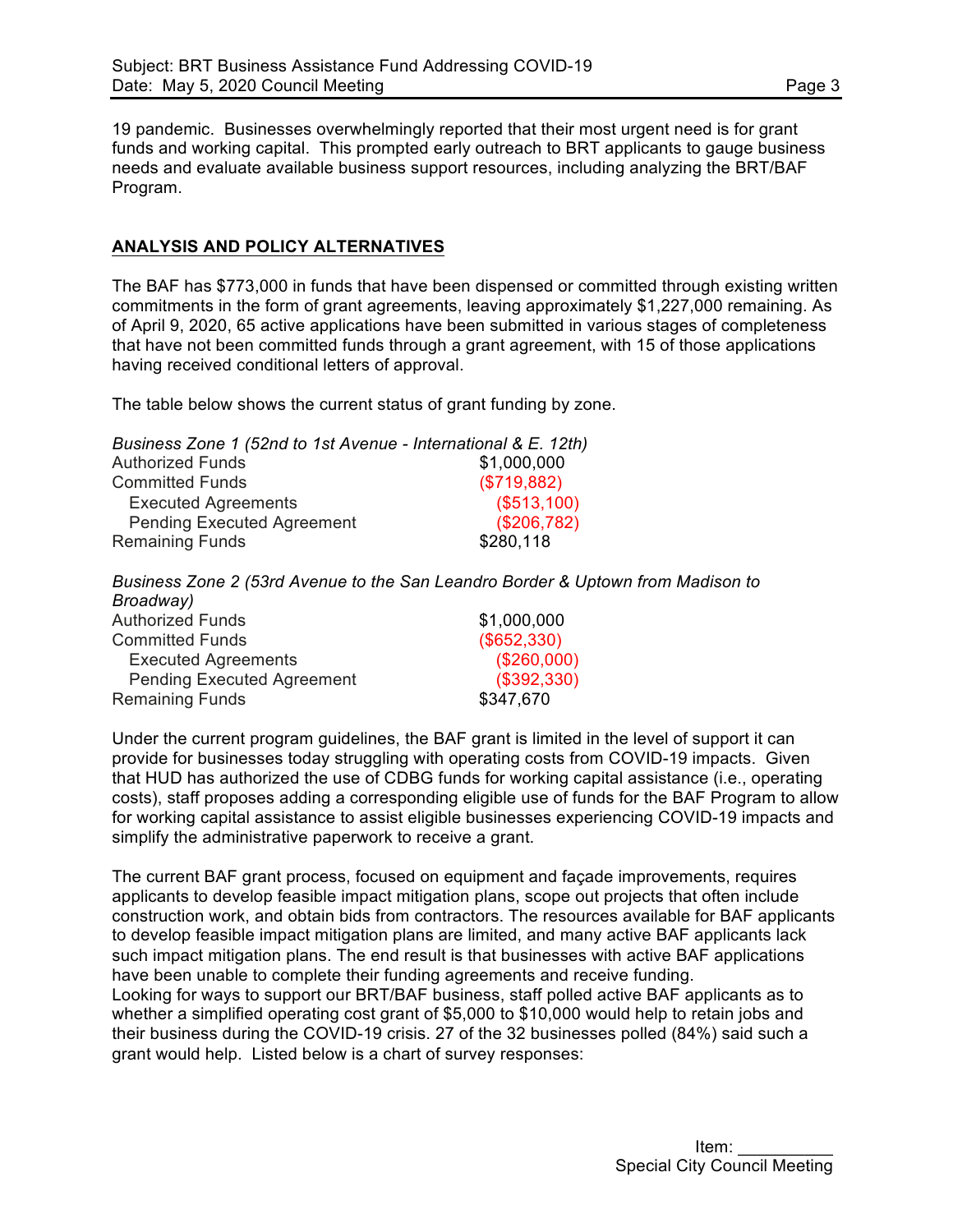| <b>Polling Question</b>                                                                                          | Yes    | No.   | <b>Unsure</b>   | Total<br><b>Responses</b> |
|------------------------------------------------------------------------------------------------------------------|--------|-------|-----------------|---------------------------|
| Would a \$5k-\$10k simplified grant for<br>operating costs now help to retain jobs and<br>business?              |        |       |                 |                           |
| No Grant or Conditional Grant Approval                                                                           | 82%    | 5%    | 14%             | 22                        |
| <b>Conditional Grant Approval</b>                                                                                | $90\%$ | $0\%$ | 10%             | 10                        |
| Total Non-Committed                                                                                              | 84%    | 3%    | 13%             | 32                        |
| Would you take a \$5k-\$10k operating grant<br>now if it meant that you may not get a larger<br>BAF grant later? |        |       |                 |                           |
| No Grant or Conditional Grant Approval                                                                           | 65%    | 20%   | 15%             | 20                        |
| <b>Conditional Grant Approval</b>                                                                                | 60%    | 20%   | 20 <sup>%</sup> | 10                        |
| <b>Total Non-Committed</b>                                                                                       | 63%    | 20%   | 17%             | 30                        |

Based on the survey results and one-on-one feedback from the BRT businesses, staff explored program amendments and developed the below program recommendations:

*1. Expand BAF Program Eligible Uses to Include Working Capital for Operating Expenses and Allow Up to \$10,000 for All BAF recipients*

Staff recommends that the City Council expand the program allowances to provide a choice for BAF applicants with committed grants to use funds for working capital to cover operating costs as an alternative to, or in combination with, existing eligible uses of grant funds. The application requirements for an operating cost grant would be streamlined. The requirement for a feasible impact mitigation plan could be fulfilled simply with a description of the operating costs that would be funded (e.g., payroll, utilities, rent, mortgage).

The maximum cumulative total of grant funds for any one BAF recipient would remain at \$100,000. The amount of the working capital advance would be up to \$10,000. Based on HUD direction that working capital assistance is limited to first 30 days and based on projected startup costs, working capital grants larger than \$10,000 may not meet CDBG guidelines.

For existing businesses with pending/executed agreements, they would have the option to use up to \$10,000 as working capital for operating expenses, and the remainder would still be available to them for existing program uses.

The remaining uncommitted funds in Zone 1 (\$280,000) and Zone 2 (\$348,000) would be distributed exclusively as \$10,000 working capital grants for operating costs. This would provide 28 businesses in Zone 1 and 34 businesses in Zone 2, respectively, with a cash infusion.

Given the new ability to use CDBG funds for operating costs to mitigate job losses from COVID-19, disbursing the remaining non-committed BAF funds in fixed amounts to remaining applicants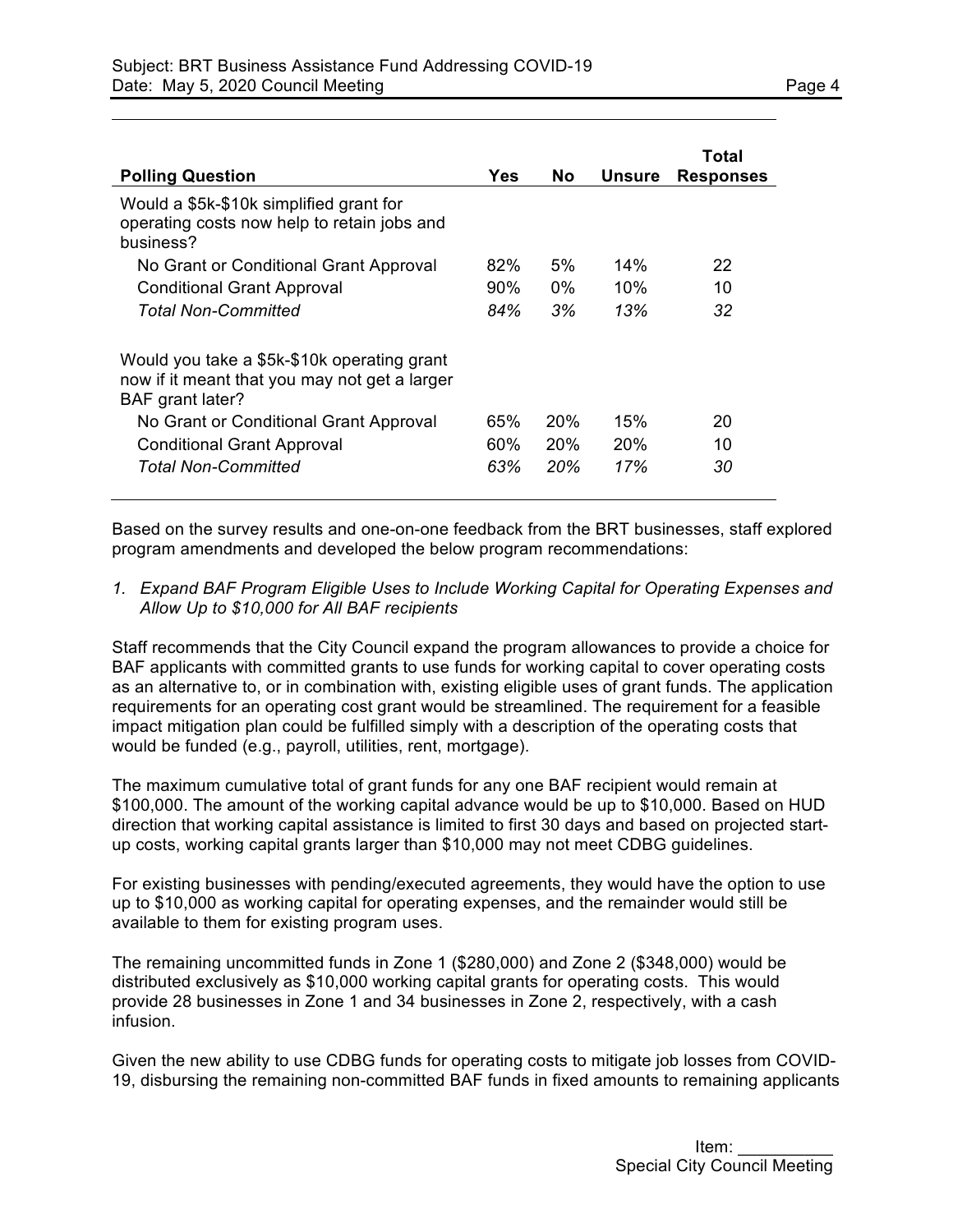would be the most expeditious means of distributing funds. This additional flexibility for eligible BRT BAF businesses would achieve a streamlined approach to distributing existing funding.

#### *2. Modify Program Eligibility to Take into Account Financial Loss Due to the COVID-19 Crisis*

The BAF was established to assist businesses along the BRT corridor. These businesses have been doubly impacted by BRT infrastructure as well as the COVID-19 pandemic. Staff therefore also recommends amending program guidelines to allow for businesses to apply for BAF grants due to impacts from the COVID-19 crisis in addition to impacts from BRT infrastructure.

#### *3. Allow Reallocation of Funding by Business Zone to Ensure Distribution to All Eligible Businesses*

The BAF guidelines approved in Resolution 86321 C.M.S. require an Equitable Distribution Model for disbursement, based upon business type and proximity to BRT infrastructure (stations, medians, left-turn restrictions) and significant parking loss. This model must ensure that businesses in each impacted sub-district receive equitable proportions of funding. Of the 65 submitted applications that have not been committed funds, 52 are from Business Zone 1 *(52nd to 1st Avenue - International & E. 12th)* and 13 from Business Zone 2*(53rd Avenue to the San Leandro Border & Uptown from Madison to Broadway)*.

As of today, the funds remaining in Zone 2 exceed the completed and eligible applications submitted. If grants for operating costs are offered with streamlined application requirements, more eligible applications may be identified. However, the larger number of submitted applications in Zone 1 means the application funding rate will be much smaller in Zone 1.

Staff recommends adding a stipulation to the Equitable Distribution Model guidelines that allows reallocation of funds from one sub-district to another should there be a lack of eligible applications, in order to disburse all funds in a timely manner. This provision would only occur after extensive outreach has occurred to make sure that interested businesses are aware of the program. This program would remain on a first come, first served basis.

#### **FISCAL IMPACT**

The proposed program amendments would not have a fiscal impact as it only adjusts the program eligibility and use of existing funds to account for COVID-19.

#### **PUBLIC OUTREACH / INTEREST**

Staff polled existing BAF applicants to determine their interest in using BAF grants for COVID-19 impacts for operating costs, as described above.

#### **COORDINATION**

The Business Sustainability Program is a joint effort among the following entities:

- AC Transit
- The Public Works Agency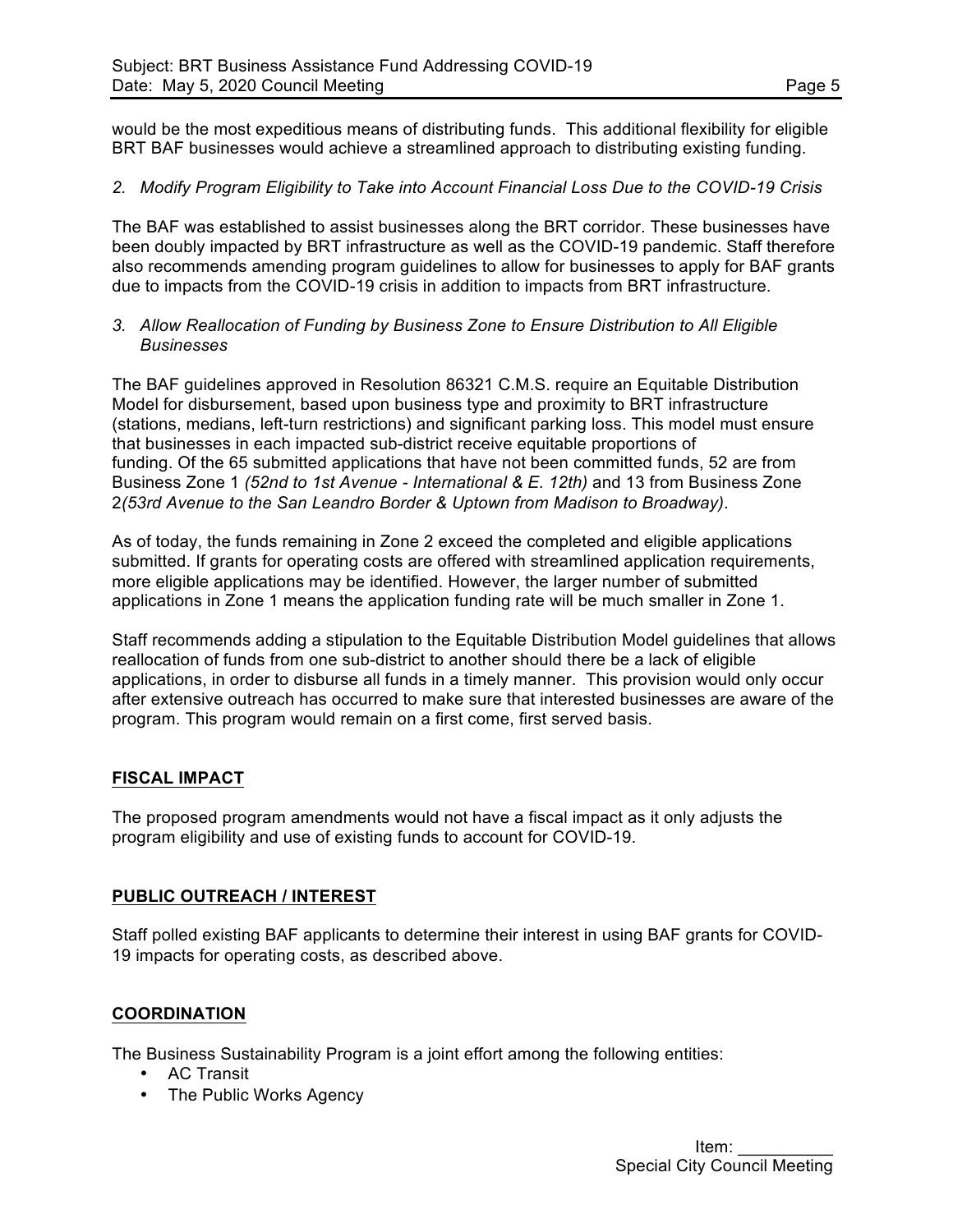- The Department of Housing and Community Development
- The Department of Economic and Workforce Development
- The Office of Contracts and Compliance

The Office of the City Attorney and the Controller's Bureau reviewed and signed off on this Report and Resolution.

#### **SUSTAINABLE OPPORTUNITIES**

*Economic*: The sustainability of small businesses is essential for Oakland's economic health. While the BRT project offers hope for a vibrant transit-oriented commercial corridor, its construction and permanent infrastructure will disrupt some business operations. The Business Sustainability Program (BSP), including the BAF as well as the additional technical assistance element, provides critically needed services and resources to businesses along the BRT route that will experience permanent adverse impacts as a result of the BRT infrastructure changes.

*Environmental:* The BRT will reduce greenhouse gas emissions by significantly improving access to mass transportation using buses with advanced energy-efficient technology.

*Social Equity:* The businesses that will receive services represent the ethnic diversity of Oakland. The majority of the businesses along the BRT route are very small, with annual gross receipts of less than \$100,000. BSP services and resources are designed and aligned to assist all businesses, with added emphasis on small emerging businesses with ownership that reflects the rich diversity of Oakland.

Respectfully submitted,

Nikle 7 Bas

Nikki Fortunato Bas, Councilmember

Loren Taylor, Councilmember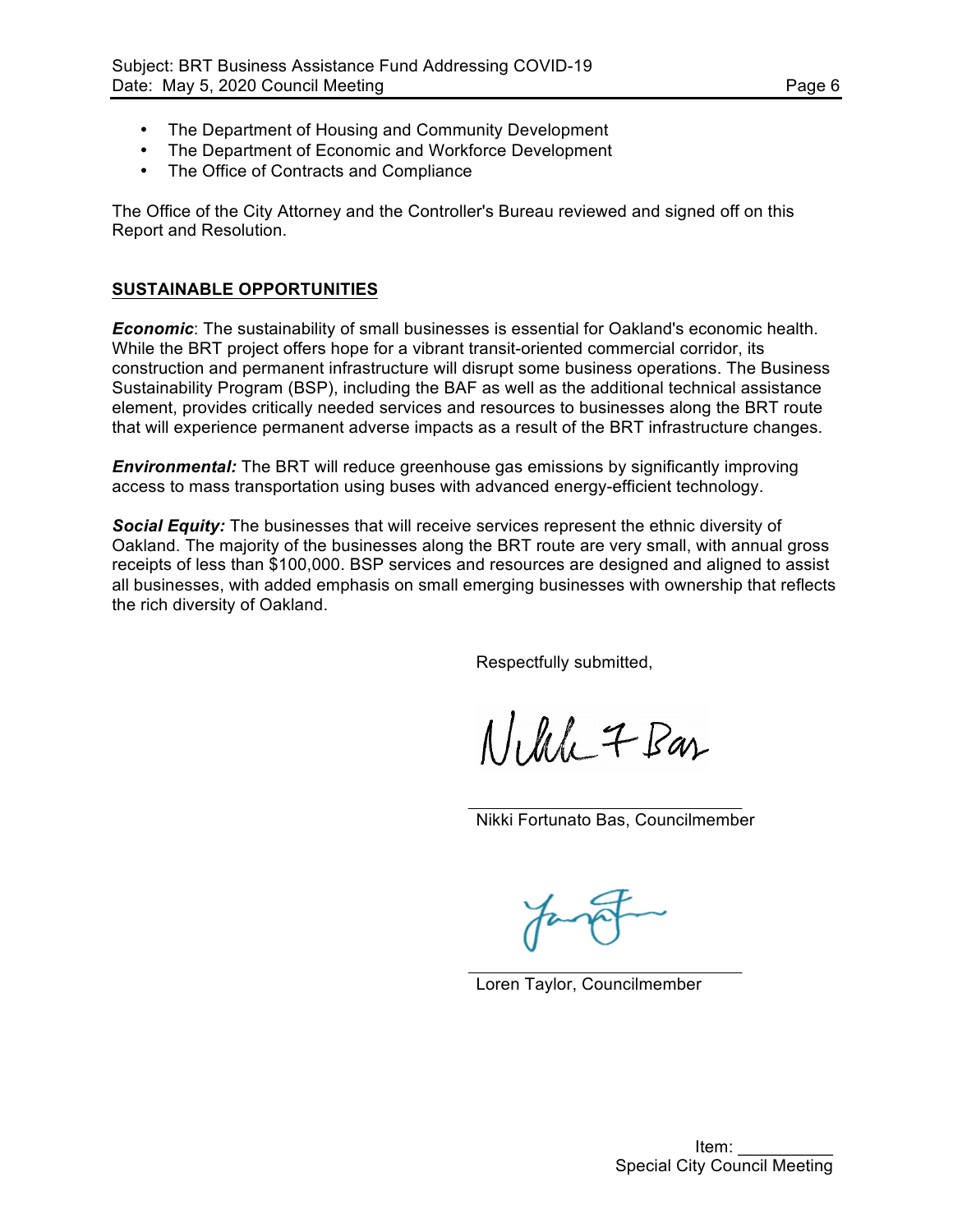# **City of Oakland BRT** Business Assistance Fund

City Council Approved Eligibility Criteria and Disbursement Guidelines

 $\mathbf{v}$ 

The following Eligibility Criteria and Disbursement Guidelines were developed by a Technical Advisory Committee comprised of business operators and community advocates who are familiar with the BRT, and adopted by City Council Resolution No. 86321 July 19, 2016.

| 1              | Entity: Must be a for-profit business.                                                                                                                                                                                                                  |
|----------------|---------------------------------------------------------------------------------------------------------------------------------------------------------------------------------------------------------------------------------------------------------|
| $\overline{2}$ | Location: On BRT route frontage or one block from front face curb of route.                                                                                                                                                                             |
| 3              | Licenses: Must have Oakland Business Tax License and all required permits, etc.                                                                                                                                                                         |
| 4              | Liens: No property or income tax liens against business.                                                                                                                                                                                                |
| 5              | Annual revenues: a) 3-year average annual revenues less than \$3 million; or b) if in<br>business less than 3 years, annual revenues less than \$3 million.                                                                                             |
| 6              | Years in operation: Be in operation in current location 3 years prior to start of<br>construction, or be in a current 3-year lease.                                                                                                                     |
| $\overline{7}$ | Technical Assistance: Must take advantage of Business Technical Assistance<br>services (TA).                                                                                                                                                            |
| 8              | Distance of impact from BRT features: Up to 2 blocks away from business.                                                                                                                                                                                |
| 9              | <b>Feasible plan:</b> Must develop a feasible impact mitigation plan with TA provider.                                                                                                                                                                  |
| 10             | Eligible uses of funds: Building renovations, facade improvement, acquisition/creation<br>of private parking, business model alterations, product offerings, business lines,<br>customer base, etc.) and, absent a feasible retention plan, relocation. |
| 11             | <b>Oversight:</b> To establish an administrative oversight and appeals process for<br>businesses denied support, including the creation of an Ombudsperson role.                                                                                        |